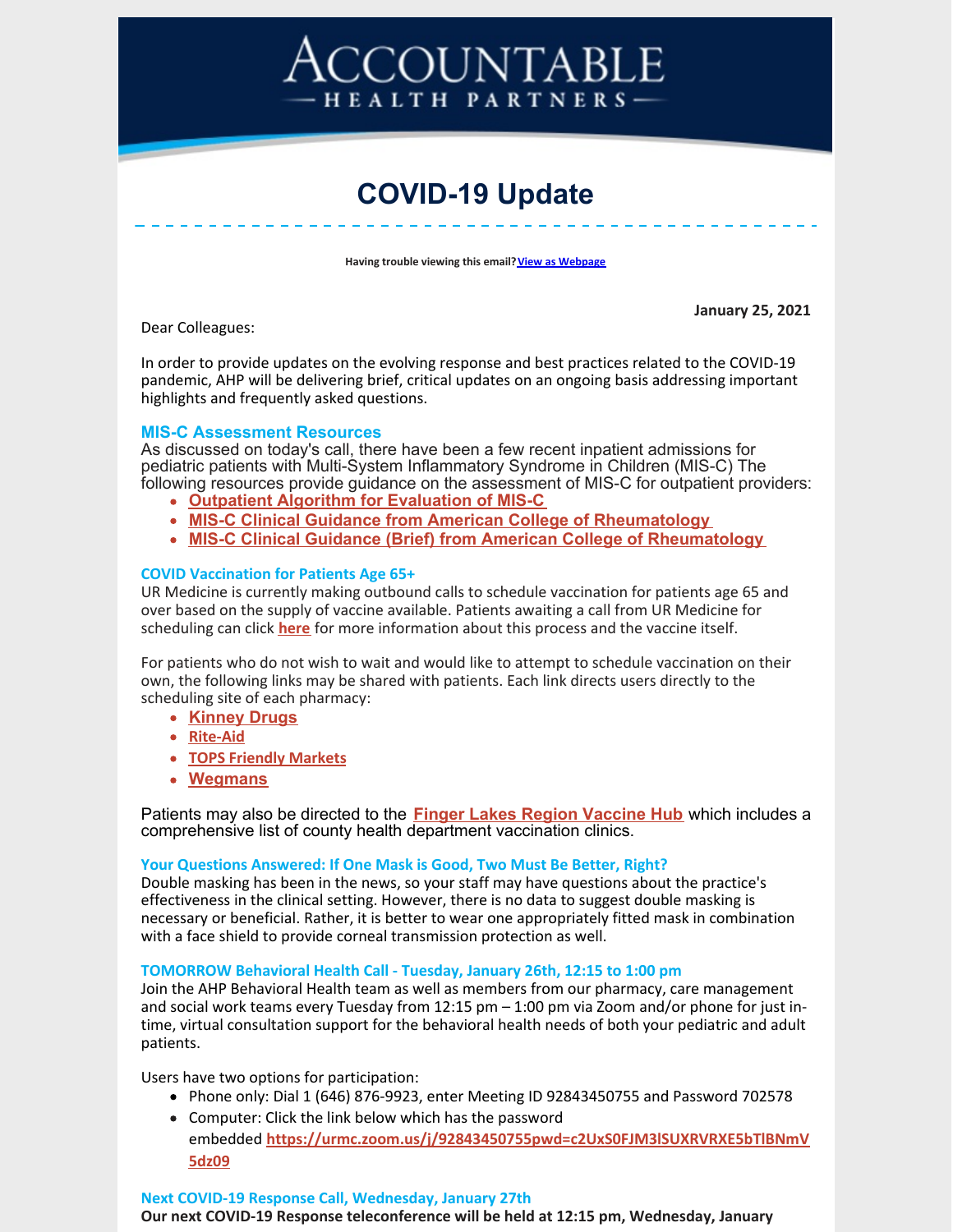**27th.** Click on the Zoom link**<https://urmc.zoom.us/j/98969184459>** or dial in to (669) 900 6833, Meeting ID: 989 6918 4459

**Please check out theAHP [YouTube](https://www.youtube.com/channel/UC6DHuwMG2joy9L-FbnFxPgA) channel for recorded Zoom calls you may have missed.**

We continue to partner with Dr. Mendoza and County Health Department officials on preparedness and response protocols and will convey information as it becomes available.

Thank you for your continued collaboration in this important public health endeavor.

All the best,



**J. Chad [Teeters,](mailto:john_teeters@urmc.rochester.edu) MD** Executive Medical Director



**LJ [Shipley,](mailto:Laura_shipley@urmc.rochester.edu) MD** Pediatric Medical Director



**Renée [Sutton](mailto:renee_sutton@urmc.rochester.edu)** Senior Director, Provider **Relations** 

## **Practice Resources on ahpnetwork.com**

**Daily [Updates](https://ahpnetwork.com/category/news/covid-19/daily-updates/) Archive**

**Clinical [Resources](https://ahpnetwork.com/category/news/covid-19/clinical-resources/) Archive**

**[Behavioral](https://ahpnetwork.com/category/news/covid-19/behavioral-health/) Health Archive**

**Pediatric [Resources](https://ahpnetwork.com/category/news/covid-19/covid-pediatrics/) Archive**

**COVID [Pharmacy](https://ahpnetwork.com/category/news/covid-19/pharmacy/) Archive**

**Patient [Resources](https://ahpnetwork.com/category/news/covid-19/patient-resources/) Archive**

**Business [Resources](https://ahpnetwork.com/category/news/covid-19/business-resources/) Archive**

**Payer [Information](https://ahpnetwork.com/category/news/covid-19/payer-information/) Archive**

**[Telemedicine](https://ahpnetwork.com/category/news/covid-19/telemedicine-resources/) Resources Archive**

**Back to School [Archive](https://ahpnetwork.com/category/news/covid-19/covid-pediatrics/covid-return-to-school/)**

# **COVID-19 Resource Links**

**Golisano Children's Hospital [Coronavirus](https://www.urmc.rochester.edu/childrens-hospital/coronavirus-information-for-families.aspx) Information for Families**

Project Teach: Seven Ways to Support Kids and Teens Through the Coronavirus Pandemic,**in [English](https://www.mghclaycenter.org/hot-topics/7-ways-to-support-kids-and-teens-through-the-coronavirus-pandemic/)** and **[Spanish](https://www.mghclaycenter.org/hot-topics/7-maneras-de-apoyar-a-ninos-y-adolescentes-durante-la-pandemia-del-coronavirus/)**

**American Academy of [Pediatrics](https://services.aap.org/en/pages/2019-novel-coronavirus-covid-19-infections/) COVID-19 Site**

**Monroe County Health [Department](https://www2.monroecounty.gov/health-coronavirus)**

**CDC [Coronavirus](https://www.cdc.gov/coronavirus/2019-nCoV/index.html) Site**

**New York [Department](https://www.health.ny.gov/diseases/communicable/coronavirus/) of Health Coronavirus site**

### **COVID-19 Online Databases**